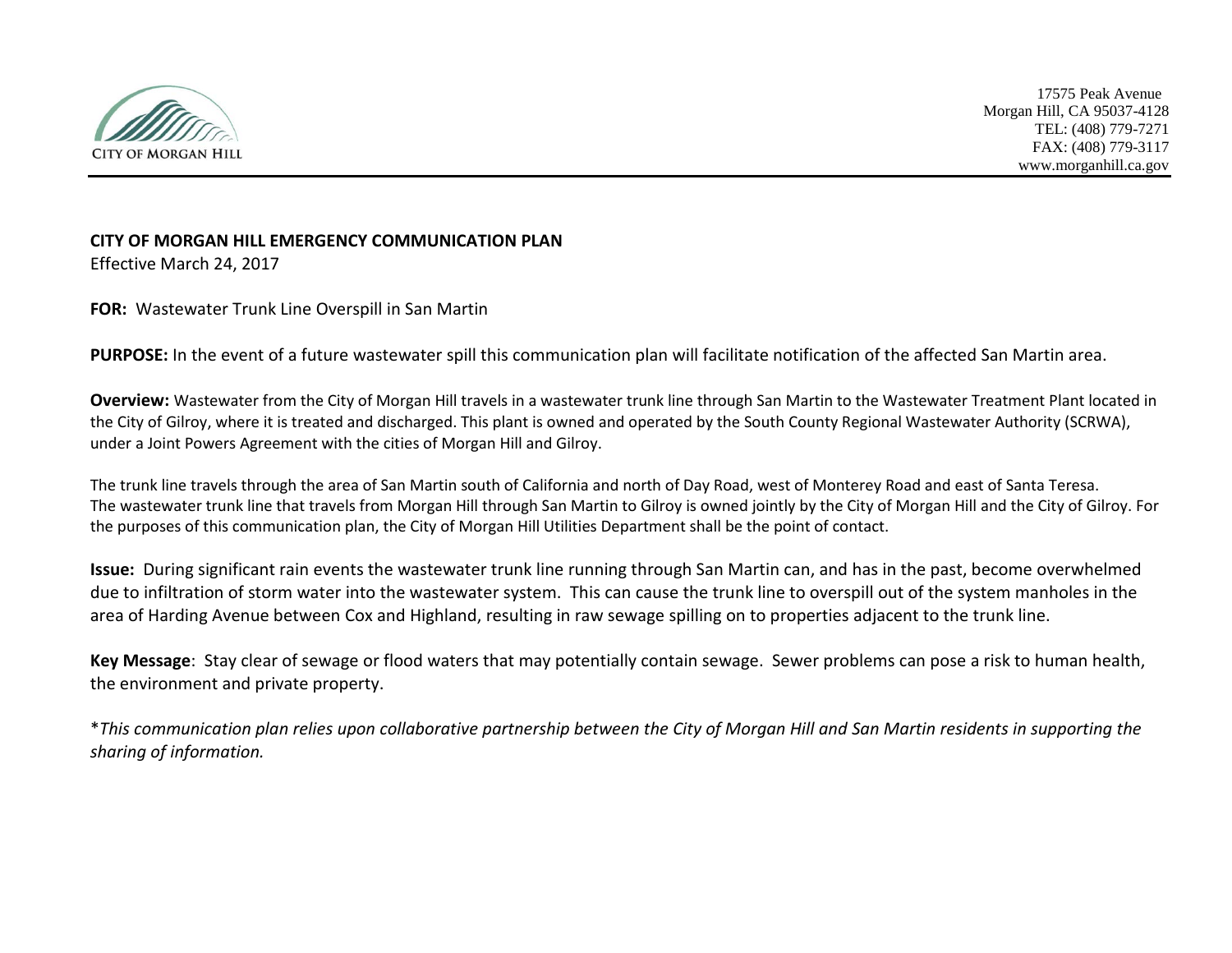## **COMMUNICATION PLAN IN THE EVENT OF WASTEWATER SPILL IN SAN MARTIN:**

| When                                                                                          | <b>Action</b>                                                                                                                | <b>Communication Resource</b>                                                                                                                                                          | <b>Responsible Party</b>                                                       | <b>Comments</b>                                    |
|-----------------------------------------------------------------------------------------------|------------------------------------------------------------------------------------------------------------------------------|----------------------------------------------------------------------------------------------------------------------------------------------------------------------------------------|--------------------------------------------------------------------------------|----------------------------------------------------|
| <b>Prior To Event</b><br>(Within 24 hours of<br>potential for overspill<br>whenever possible) |                                                                                                                              |                                                                                                                                                                                        |                                                                                |                                                    |
|                                                                                               | Share the information for a<br>potential for overspill                                                                       | Email from the City of Morgan<br>Hill to San Martin residents<br>signed up to receive email<br>updates from the City<br>(Includes notification to County<br>Supervisor Mike Wasserman) | City of Morgan Hill                                                            |                                                    |
|                                                                                               |                                                                                                                              | Post to City of Morgan Hill<br>website page for San Martin<br>residents                                                                                                                | City of Morgan Hill                                                            |                                                    |
|                                                                                               |                                                                                                                              | <b>Forward email to San Martin</b><br>Neighborhood Alliance<br>members                                                                                                                 | San Martin Neighborhood<br>Alliance                                            |                                                    |
|                                                                                               |                                                                                                                              | <b>Neighbors contact other</b><br>neighbors that may not have<br>received email from the City of<br>Morgan Hill                                                                        | Any San Martin residents that<br>receive email from the City of<br>Morgan Hill |                                                    |
| <b>When Event Occurs</b><br>(ASAP)                                                            |                                                                                                                              |                                                                                                                                                                                        |                                                                                |                                                    |
|                                                                                               | Share news of spill, including<br>any safety warnings or<br>precautions and the areas<br>impacted or potentially<br>impacted | Door to door notification for<br>immediately impacted parties                                                                                                                          | City of Morgan Hill                                                            | This will not be possible in all<br>circumstances. |